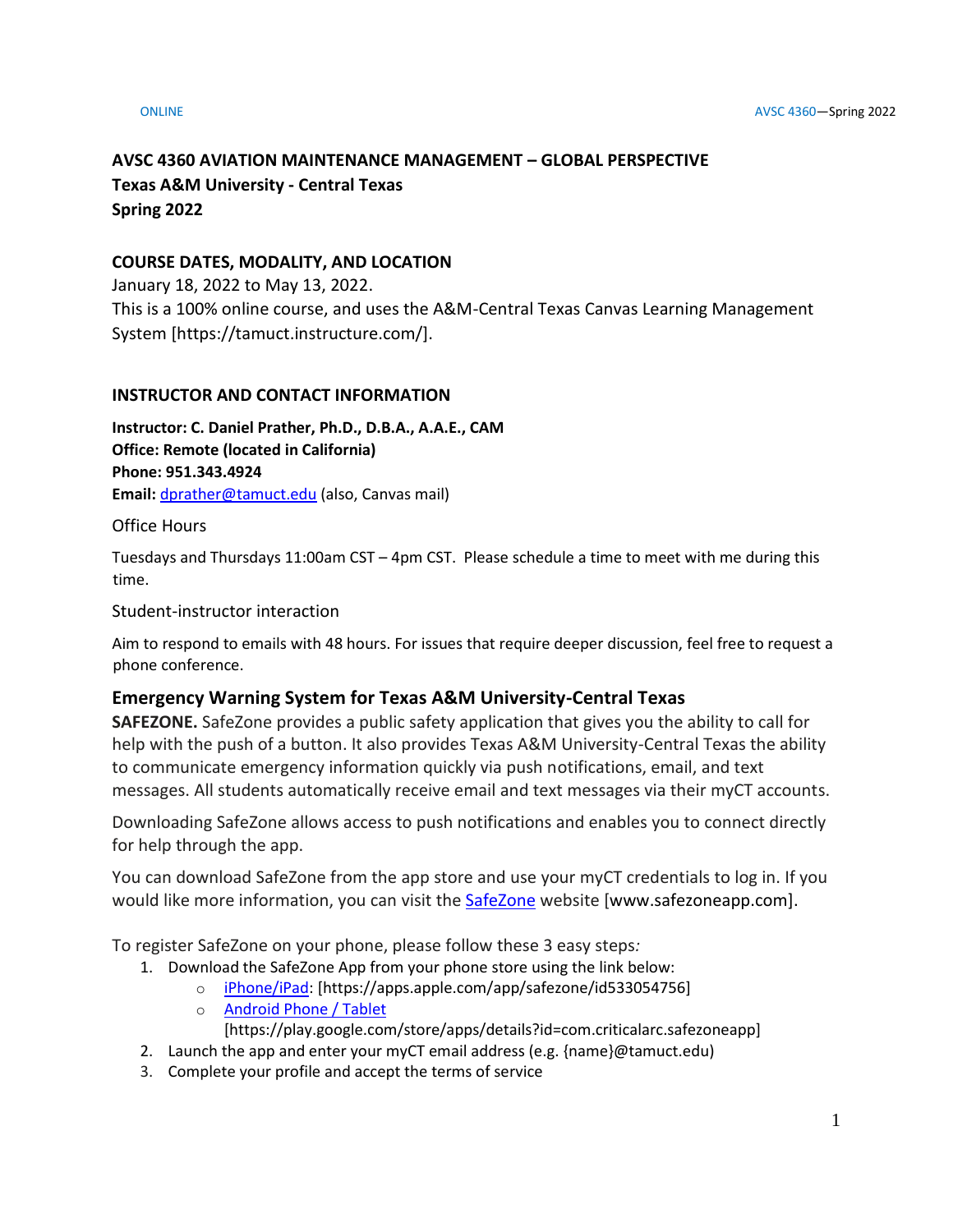#### **COURSE INFORMATION**

#### **Course Overview and description:**

Analyzes the global aviation management field with a trend analysis differentiating the divergent methodologies of maintenance management between airlines, cultures, international law, parts acquisition and labor.

Prerequisite: junior classification.

### **Course Objective or Goal:**

Expose the student to cultural competencies required to work with Aviation Maintenance Technicians from around the world and provide context for the globalization of domestic maintenance operations.

### **Student Learning Outcomes (SLOs)**

Upon completion of this course, the student will be able to:

- 1. Name the dimensions of the GLOBE study on world culture
- 2. Discuss gender issues in leadership
- 3. Associate cultural clusters with leadership behaviors
- 4. Summarize the roles of various aviation governing organizations
- 5. Explain perspectives related to the offshoring of aviation maintenance
- 6. Analyze the trends related to the offshoring of aviation maintenance

### **Competency Goals Statements (certification or standards)**

The course will be considered successfully completed when the student has demonstrated, through posted written assignments and exams, that they have developed a mature perspective of the global aviation maintenance industry.

### **Required Reading and Textbook(s):**

Leadership: Theory and Practice/Eighth Edition (2018) Author: Peter Northouse ISBN 978-1506362311 This book was also used in AVSC 3300 and AVSC 3310.

### **Suggested Course Materials:**

Publication Manual of American Psychological Association (7th edition) American Psychological Association ISBN 978-1433832734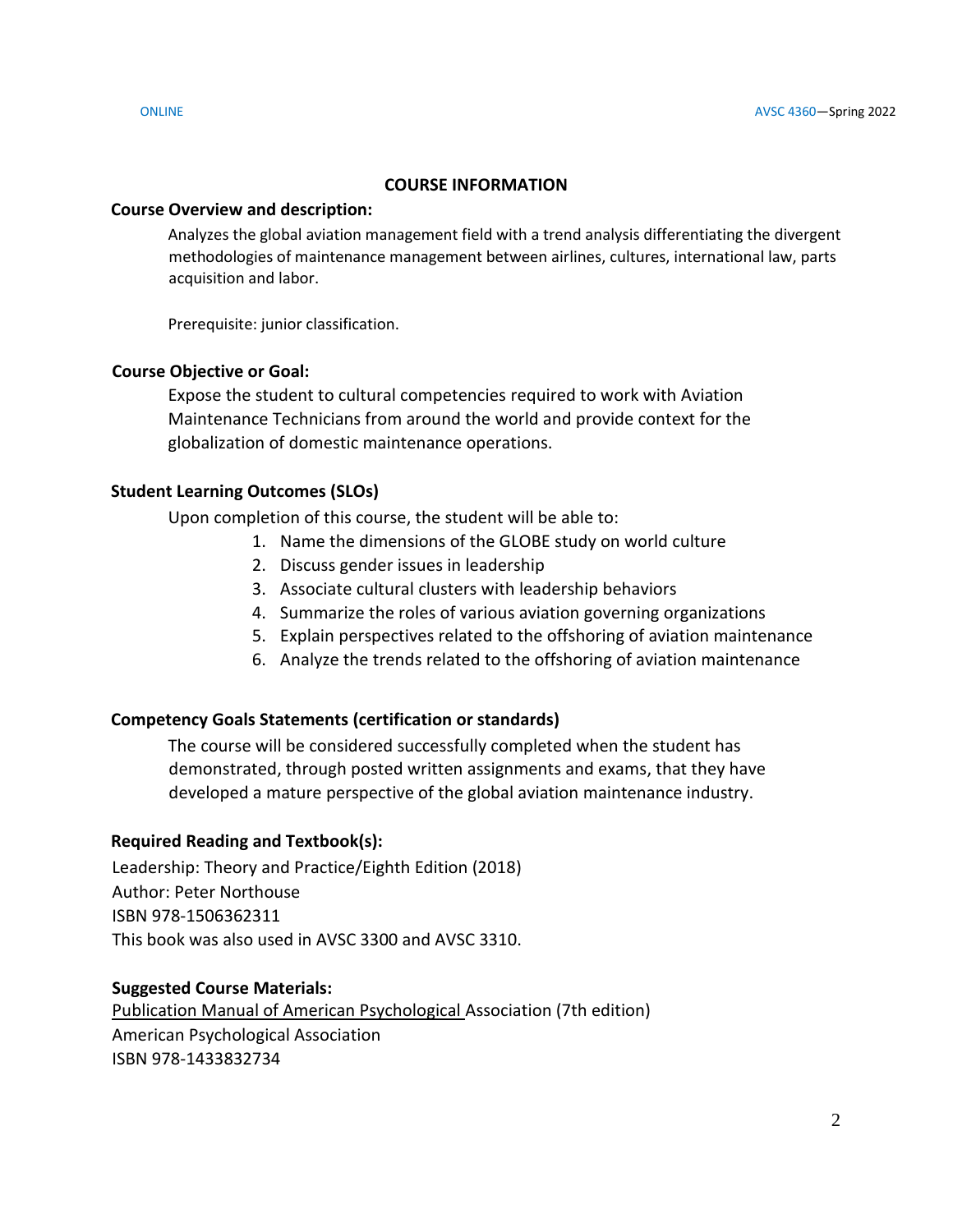It is highly advisable that that you keep this resource following the course, as APA citations are the required citation method.

#### **Point based grade components:**

| <b>Discussion Posts</b>                          | 30%  | $(SLOS 1-5)$   |
|--------------------------------------------------|------|----------------|
| Three Quizzes                                    | 20%  | $(SLOS 1-5)$   |
| <b>Minor Projects</b>                            | 50%  |                |
| <b>Cultural Case Study</b>                       |      | (SLOS 1 to 3)  |
| <b>CAA Report</b>                                |      | (SLO 4)        |
| <b>Offshoring Trend Analysis and Peer Review</b> |      | (SLOS 5 and 6) |
| <b>Total</b>                                     | 100% |                |

**Discussion Posts:** On weeks with a discussion post, the student will submit their work relevant to the week's learning objective. The instructor will provide a writing prompt that will involve the completion of a mini-project or exercise. **Your first post is due by midnight on the Thursday of the assigned week. You must respond to a minimum of two other posts and answer at least one response to your own post by midnight on the Sunday of the assigned week.** Your weekly efforts will be graded for writing ability, original content, and contribution to the learning community. Posting beyond minimum requirements will enhance your grade. Your primary post will need to meet the objectives of the work assigned. Response posts should be long enough to communicate an understanding of the subject material and contribute to the discussion. Your body of posts for the week receive one grade (0-30 points) as follows:

#### **AVSC 4360 Discussion Post Rubric**

| <b>Points</b>             | 10                                                                                                                                                                          | 7                                                                                                                  | 3                                                                                                                                  | 0            |
|---------------------------|-----------------------------------------------------------------------------------------------------------------------------------------------------------------------------|--------------------------------------------------------------------------------------------------------------------|------------------------------------------------------------------------------------------------------------------------------------|--------------|
| <b>Quality of Writing</b> | • Reflects care in<br>writing<br>• Clearly edited to<br>include proper<br>grammar and<br>spelling                                                                           | • Well written<br>• Only a few<br>grammatical and<br>spelling errors                                               | • Poor use of<br>grammar and<br>spelling<br>• Responds with<br>minimum effort.<br>(e.g. "I agree<br>with Dan")                     | • No posting |
| <b>Quality of Content</b> | • Cites textbook<br>and/or relevant<br>external sources<br>to support ideas<br>• Prompts further<br>discussion of<br>topic<br>• Presents creative<br>approaches to<br>topic | • Posts related to<br>discussion<br>content<br>$\bullet$ Builds on<br>previous course<br>material<br>• Clear ideas | • Posts topics<br>which do not<br>relate to the<br>discussion<br>content<br>• Responses are<br>based solely on<br>personal opinion | • No posting |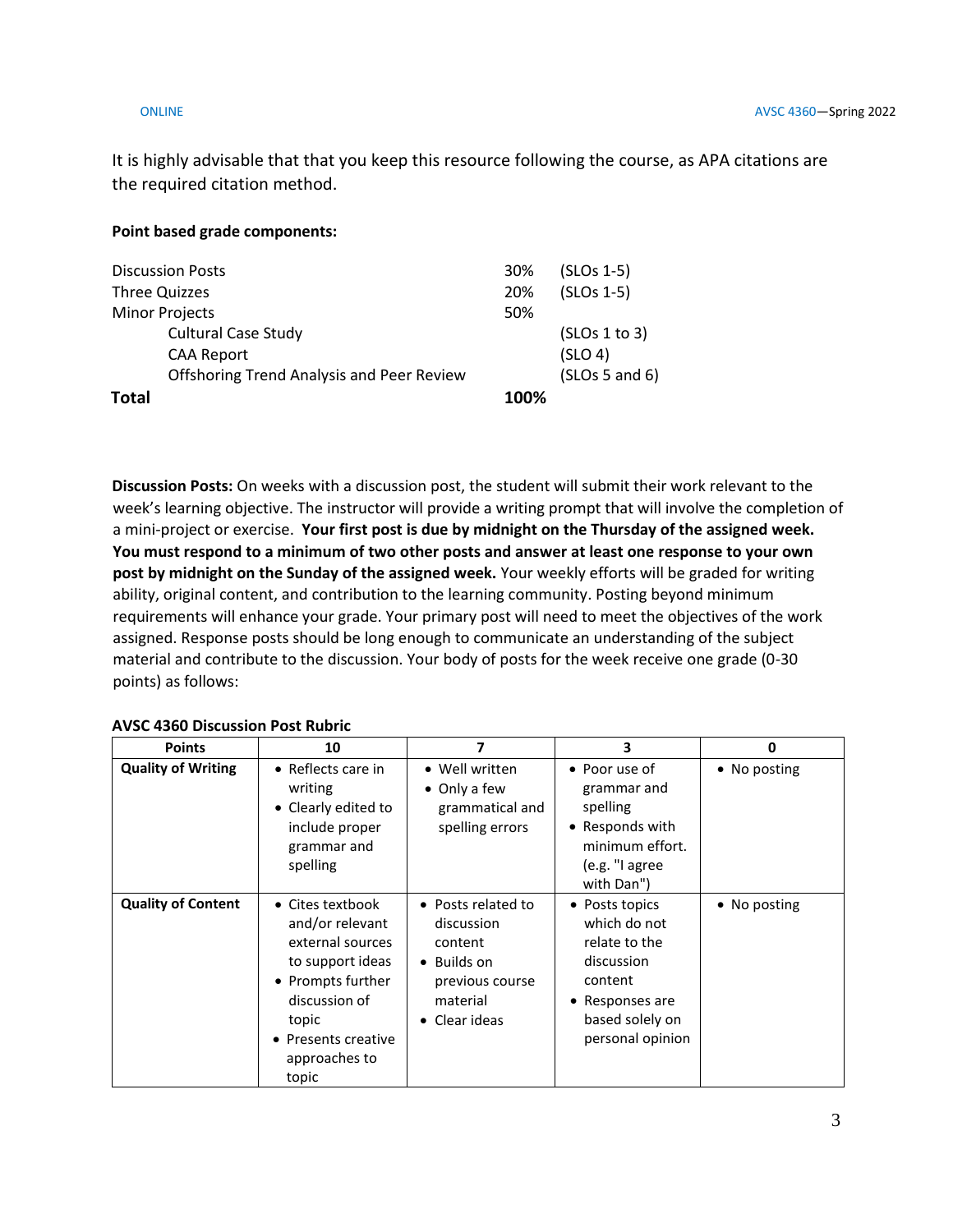| <b>Contribution to the</b><br>Learning<br>Community | • Aware of needs<br>of community<br>• Attempts to<br>motivate the<br>group discussion<br>• Interacts freely | • Attempts to<br>direct the<br>discussion and to<br>present relevant<br>viewpoints for<br>consideration by | • Does not make<br>effort to<br>participate in<br>learning<br>community as it<br>develops | • No posting |
|-----------------------------------------------------|-------------------------------------------------------------------------------------------------------------|------------------------------------------------------------------------------------------------------------|-------------------------------------------------------------------------------------------|--------------|
|                                                     | with the group                                                                                              | group                                                                                                      | • Submits                                                                                 |              |
|                                                     | by responding to<br>far more than<br>minimum<br>requirements                                                | • Contributes by<br>exceeding<br>minimum<br>number of posts                                                | minimum<br>number of posts                                                                |              |

**Three Quizzes:** There will be three quizzes during the semester. Each quiz covers only the material presented during the previous weeks. There is no final comprehensive test at the end of the semester.

#### **Projects:**

**Cultural Case Study:** Students will select one of three scenarios regarding a problem of cultural differences that they may face as an aviation maintenance team manager. The case study will present a solution to the problem that demonstrates mature understanding of the material presented in Leadership chapters 15 and 16. A well written case study will present logical solutions to the stated problem, integrate and apply material from class, and be well written. See rubric for more information.

| <b>AVSC 4360 Cultural Case Study Rubric</b> |  |  |
|---------------------------------------------|--|--|
|---------------------------------------------|--|--|

| <b>Points</b>           | 10                  | 7                  | 3                          | 0               |
|-------------------------|---------------------|--------------------|----------------------------|-----------------|
| <b>Presents Logical</b> | • Completely        | • Substantially    | • Does not apply           | • No submission |
| <b>Solutions</b>        | addresses the       | addresses issues   | the unit                   |                 |
|                         | concepts,           | covered in unit    | principles and             |                 |
|                         | theories and        | and called for in  | material as                |                 |
|                         | material issues     | the assignment     | called for in the          |                 |
|                         | covered in unit     | instructions, and  | case study                 |                 |
|                         | and called for in   | is supported by    | • Does not                 |                 |
|                         | the assignment      | text and/or        | address the                |                 |
|                         | instructions, and   | other literature   | relevant issues            |                 |
|                         | is supported by     | • Proposes a clear | posed by the               |                 |
|                         | text and/or         | solution to solve  | case study                 |                 |
|                         | other literature    | the problem, but   | $\bullet$ Fails to craft a |                 |
|                         | • Proposed          | could be           | useful solution            |                 |
|                         | solution is logical | presented more     | to the problem             |                 |
|                         | and well            | logically          |                            |                 |
|                         | supported by        | • Proposed         |                            |                 |
|                         | evidence and        | solution is        |                            |                 |
|                         | research            | supported by       |                            |                 |
|                         |                     | evidence and       |                            |                 |
|                         |                     | research           |                            |                 |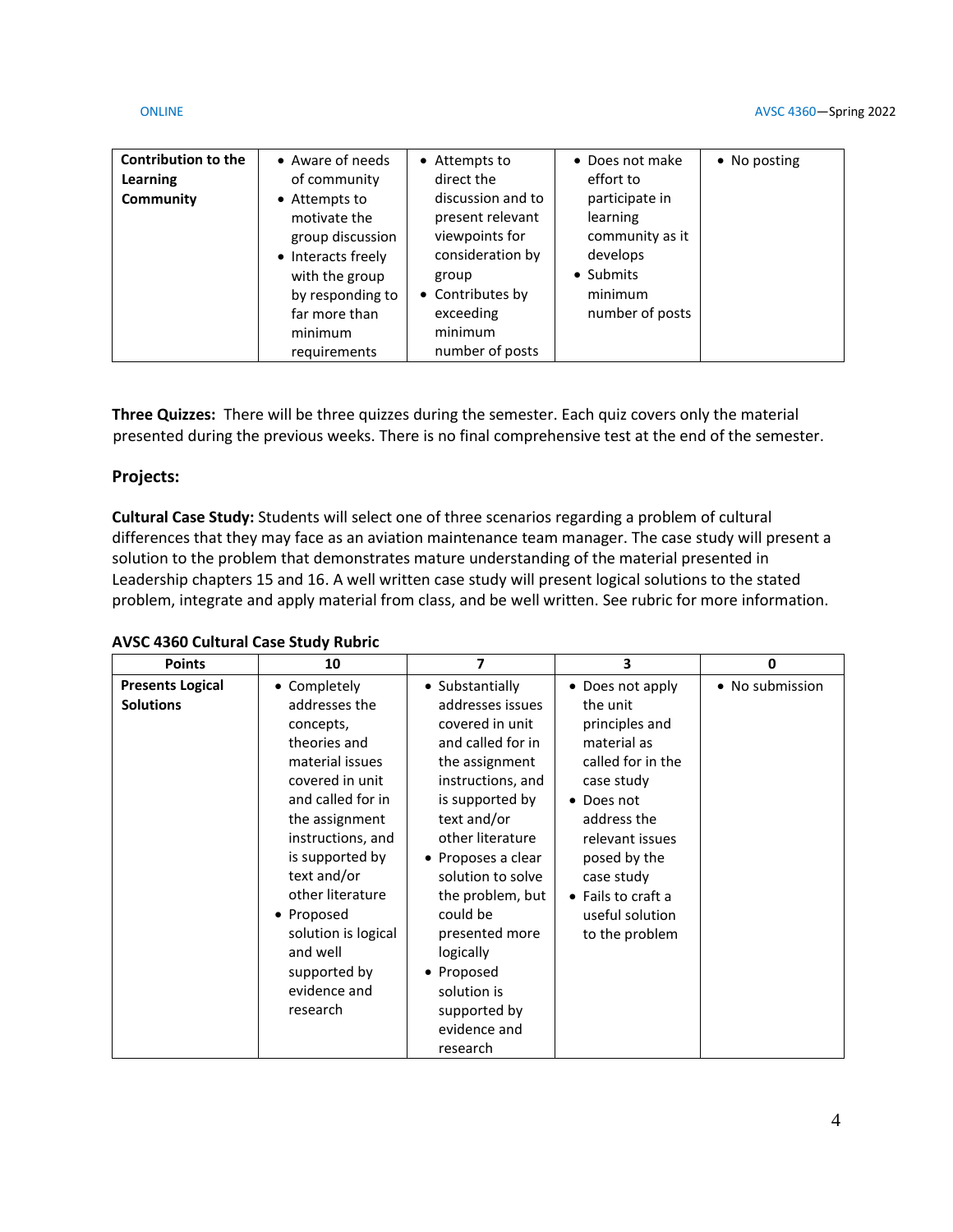| Integrates and            | • Various themes   | • Various themes   | $\bullet$ <50% of the | • No submission |
|---------------------------|--------------------|--------------------|-----------------------|-----------------|
| <b>Applies Material</b>   | and concepts       | and concepts       | themes and            |                 |
| <b>From Class</b>         | throughout the     | throughout the     | concepts              |                 |
|                           | paper are          | paper are          | throughout the        |                 |
|                           | integrated and     | integrated and     | paper are             |                 |
|                           | incorporated to    | incorporated to    | integrated and        |                 |
|                           | form even          |                    |                       |                 |
|                           |                    | form strong        | incorporated to       |                 |
|                           | stronger support   | support for the    | support the           |                 |
|                           | for the thesis     | thesis             | thesis                |                 |
|                           | • Individual       | Concepts           | • Concepts do not     |                 |
|                           | concepts are       | integrate          | seem to relate        |                 |
|                           | presented as part  | partially, but not | into a common         |                 |
|                           | of a whole         | completely         | whole                 |                 |
| <b>Quality of Writing</b> |                    | • Follows APA      | • Does not follow     | • No submission |
|                           | • Proper citing of |                    |                       |                 |
|                           | references and     | format with few    | APA format            |                 |
|                           | APA Style          | errors             | • Many errors in      |                 |
|                           | • Proper sentence  | Few or no errors   | both mechanics        |                 |
|                           | structure,         | but sentence       | and sentence          |                 |
|                           | punctuation,       | structure could    | structure             |                 |
|                           | and spelling       | be improved        | • Extremely           |                 |
|                           |                    |                    |                       |                 |
|                           | No editing or      |                    | poorly written        |                 |
|                           | revision           |                    |                       |                 |
|                           | required           |                    |                       |                 |

**CAA Report:** Students will select a country that has an established Civilian Aviation Authority (other than the UK, the USA, China, or the EU) and report on the following items:

- Where to find information about the CAA
- Where does the CAA derive its authority (i.e. an act of Parliament, Royal Decree, etc.)?
- When was the CAA created?
- Is the CAA a member of any other organizations or regional bodies?
- Does the CAA publish any reports? Include a sample.
- What areas of aviation are served (i.e. Agriculture, General aviation, Transport, Military, Licensing, Air Traffic Control, Security, Airport regulation)
- How do you apply for recognition of an A&P certificate in order to work in that country on aircraft registered in that country
	- o Include copies of the necessary documents
	- o Note any fees involved
- How does the CAA handle airline incidents and accidents
- Include any information you find interesting or useful
- Summarize how the CAA fits within the role of ICAO and any similarities you see with the FAA

The final report will be in the form of a PowerPoint presentation video recorded by the student. The video will be uploaded and submitted in Canvas. Presentations shall not be more than 15 minutes in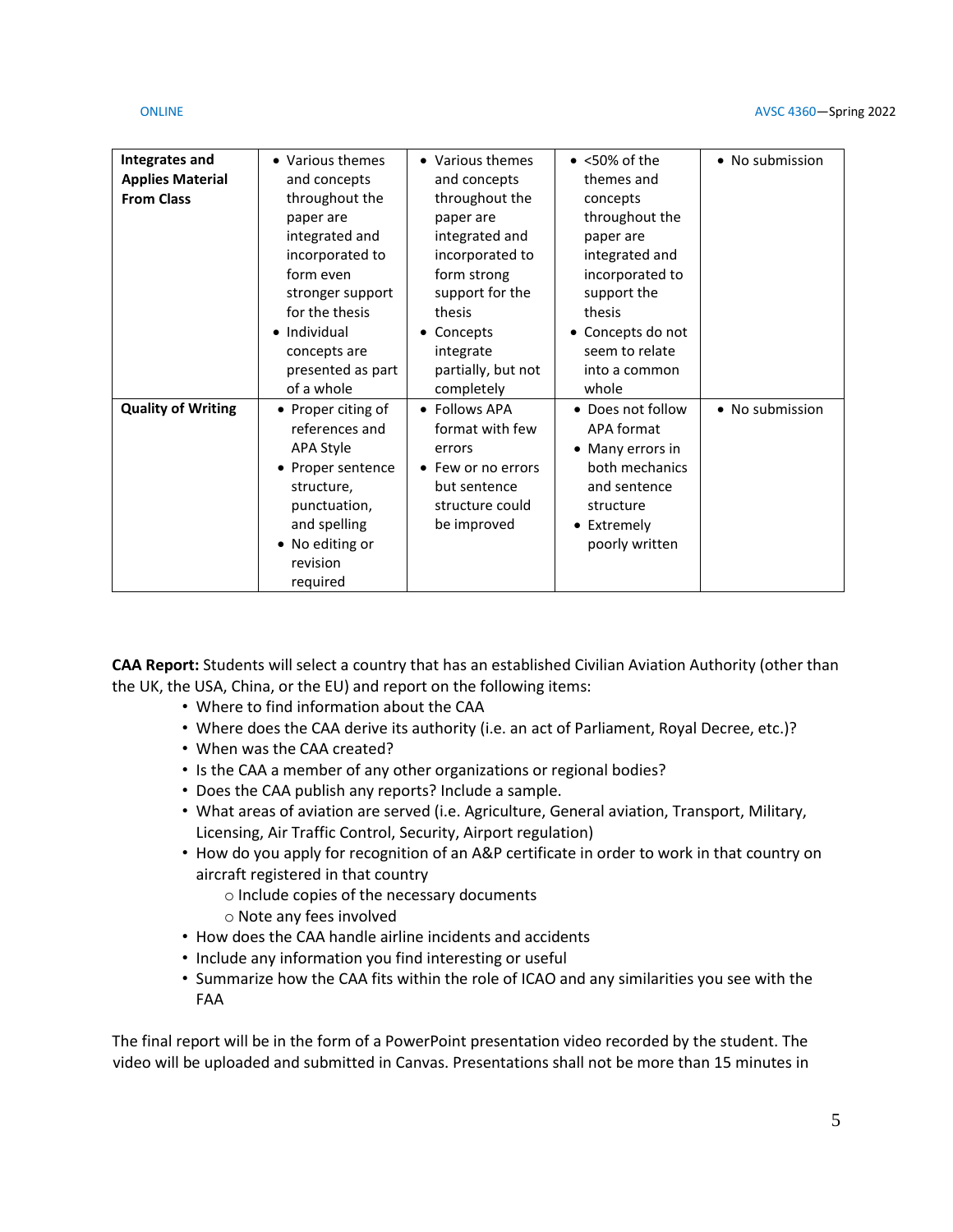length. Assignments will be evaluated on complete reporting, content organization, and content presentation. Please see rubric for more information.

| <b>Points</b>                         | 10                                                                                                                                                                                                                                                                                                              | $\overline{\mathbf{z}}$                                                                                                                                                                                                                         | 3                                                                                                                                                                                                                                                                                                                        | 0               |
|---------------------------------------|-----------------------------------------------------------------------------------------------------------------------------------------------------------------------------------------------------------------------------------------------------------------------------------------------------------------|-------------------------------------------------------------------------------------------------------------------------------------------------------------------------------------------------------------------------------------------------|--------------------------------------------------------------------------------------------------------------------------------------------------------------------------------------------------------------------------------------------------------------------------------------------------------------------------|-----------------|
| <b>Quality of</b><br><b>Reporting</b> | • Addresses all<br>requested<br>information fully<br>• Includes multiple<br>examples where<br>relevant<br>• Corresponds<br>with an official of<br>the CAA for<br>additional<br>information<br>• Summary<br>considers<br>multiple points<br>of view and adds<br>to the viewer's<br>understanding of<br>the topic | • Addresses all<br>requested<br>information at<br>least partially<br>• Includes<br>examples where<br>relevant<br>· Uses reliable<br>data from<br>credible sources<br>• Summary<br>adequately<br>analyzes the<br>CAA and its role<br>in the ICAO | • Does not<br>address all<br>requested<br>information<br>• Does not include<br>examples of<br>relevant material<br>• Source of data is<br>unclear or does<br>not include<br>original source<br>material<br>• Summary is<br>poorly<br>constructed and<br>does not add to<br>the viewer's<br>understanding of<br>the topic | • No submission |
| Content<br>Organization               | • Presentation<br>uses logical order<br>to present<br>information<br>Provides facts<br>and figures,<br>appropriate<br>visuals                                                                                                                                                                                   | • Presentation is<br>somewhat<br>organized<br>• Provides facts<br>and figures, a<br>few visuals                                                                                                                                                 | • Presentation is<br>disorganized<br>• Provides few<br>facts and figures,<br>no visuals                                                                                                                                                                                                                                  | • No submission |
| Content<br>Presentation               | • Slides allow for<br>rapid grasp of<br>the presentation<br>$\bullet$ +0/-30 seconds<br>on length<br>• Voice is clear<br>and pace is not<br>rushed                                                                                                                                                              | · Slides are clear<br>and easy to read<br>$\bullet$ +30/-60 seconds<br>on length<br>• Voice is mostly<br>clear and pace is<br>not rushed                                                                                                        | • Slides are<br>cluttered or<br>have too much<br>information<br>$\bullet$ >+30/<-60<br>seconds on<br>length<br>• Voice is unclear,<br>too quiet/loud,<br>and/or pace is<br>rushed                                                                                                                                        | • No submission |

#### **AVSC 4360 CAA Report Rubric**

**Offshoring Trend Analysis and Peer Review:** Students will write a Trend Analysis Report on the major factors leading to the practice of offshoring maintenance activities since 1990. The report will include an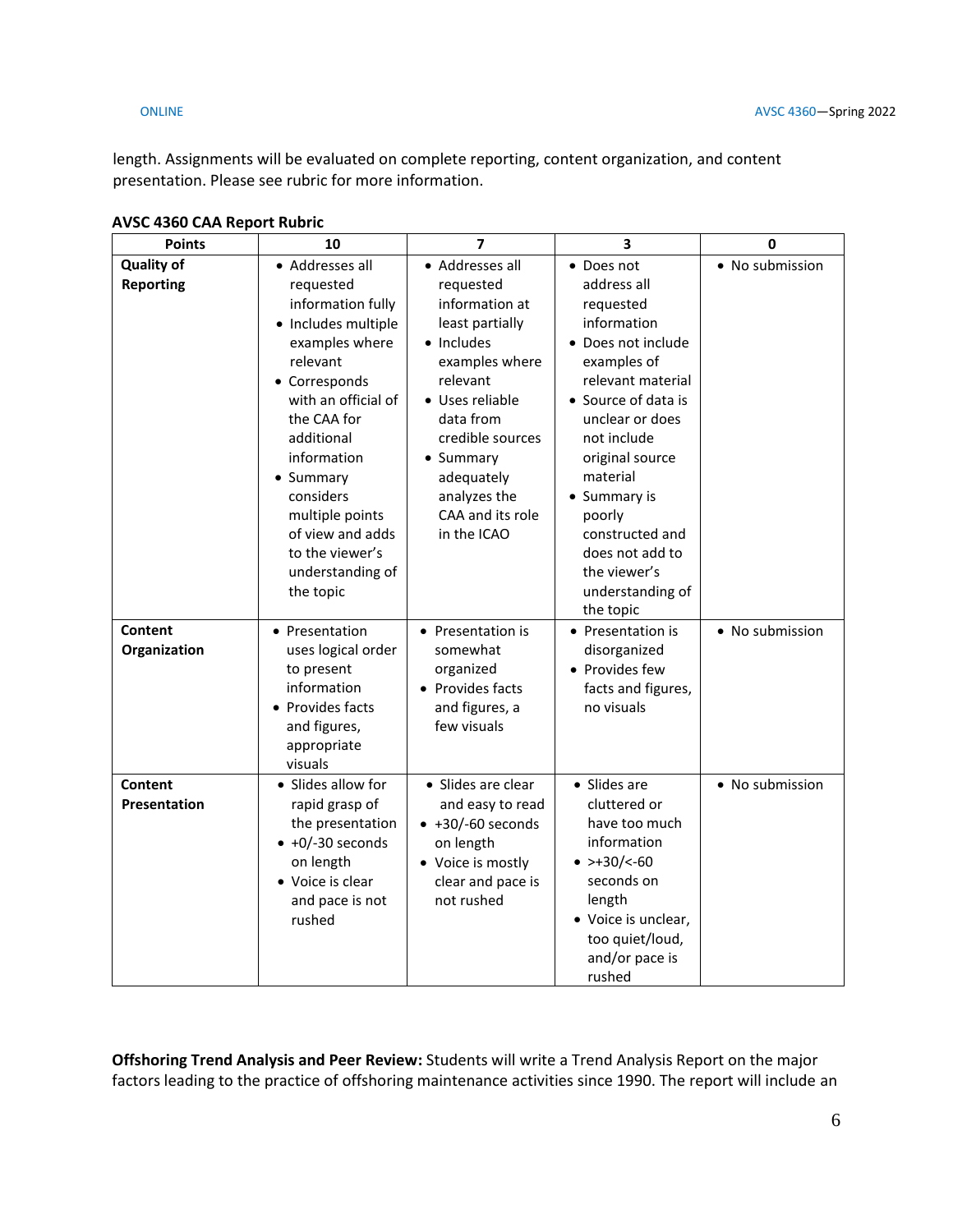objective analysis of the perspectives of all major stakeholders as discussed in class. One additional stakeholder, the flying public, will be researched by the student independently and included in the trend analysis. Students will then give a summary of the offshoring trend over time, noting changes in perspectives and what drove those shifts. Finally, the student will predict the future of offshoring practices, giving compelling evidence of their conclusions. Assignments will be evaluated on ability to articulate all perspectives fairly, ability to draw conclusions from differing perspectives, ability to integrate and apply material from class, and be well written.

Ideally, a student knows a paper is complete when it fully expresses the author's intent. Since many students ask for more specific guidance, a thorough discussion of this topic will be 10-12 pages in length, not including a title page or any references. Please reference the rubric for this assignment for further guidance. The instructor is available for further guidance once the rubric has been consulted.

The following week, students will participate in a peer review process. Students will be assigned one project to review by Thursday at midnight. Reviewers will consider how well their assigned report met the parameters of the project. Reviewers will ask two clarifying questions about the project and answer the questions they received in the review of their analysis by Friday night (last day of the semester).

Please see rubrics for more information.

| <b>Points</b>                                                                                | 20                                                                                                                                                                                                | 15                                                                                                                                                                                            | 7                                                                                                                                                                                   | $\mathbf 0$     |
|----------------------------------------------------------------------------------------------|---------------------------------------------------------------------------------------------------------------------------------------------------------------------------------------------------|-----------------------------------------------------------------------------------------------------------------------------------------------------------------------------------------------|-------------------------------------------------------------------------------------------------------------------------------------------------------------------------------------|-----------------|
| <b>Presents</b><br><b>Perspectives Fairly</b>                                                | • The work<br>demonstrates a<br>sophisticated<br>consideration<br>and analysis of<br>stakeholder<br>positions<br>• Discusses the<br>merits of both<br>supporting and<br>competing<br>perspectives | • The work<br>demonstrates a<br>sufficient<br>consideration<br>and analysis of<br>stakeholder<br>positions<br>• Discusses the<br>merit of both<br>supporting and<br>competing<br>perspectives | • The work<br>demonstrates a<br>basic<br>consideration<br>and analysis of<br>stakeholder<br>positions<br>• Includes others'<br>perspectives<br>without<br>discussion of<br>merit or | • No submission |
|                                                                                              | with skill and<br>sensitivity<br>• Bias in sources is<br>acknowledged<br>and addressed                                                                                                            | • Bias in sources is<br>acknowledged                                                                                                                                                          | comparisons<br>among various<br>viewpoints<br>• Bias in sources is<br>not                                                                                                           |                 |
|                                                                                              |                                                                                                                                                                                                   |                                                                                                                                                                                               | acknowledged                                                                                                                                                                        |                 |
| <b>Ability to Draw</b><br><b>Conclusions From</b><br><b>Differing</b><br><b>Perspectives</b> | • Takes clear<br>position that<br>captures the<br>complexity of<br>the issue                                                                                                                      | • Takes a clear<br>position that<br>generally<br>addresses the<br>complexity of<br>the issue                                                                                                  | $\bullet$ Takes a<br>simplified<br>position on the<br>issue<br>• Position<br>articulated is                                                                                         | • No submission |

#### **AVSC 4360 Offshoring Trend Analysis Rubric**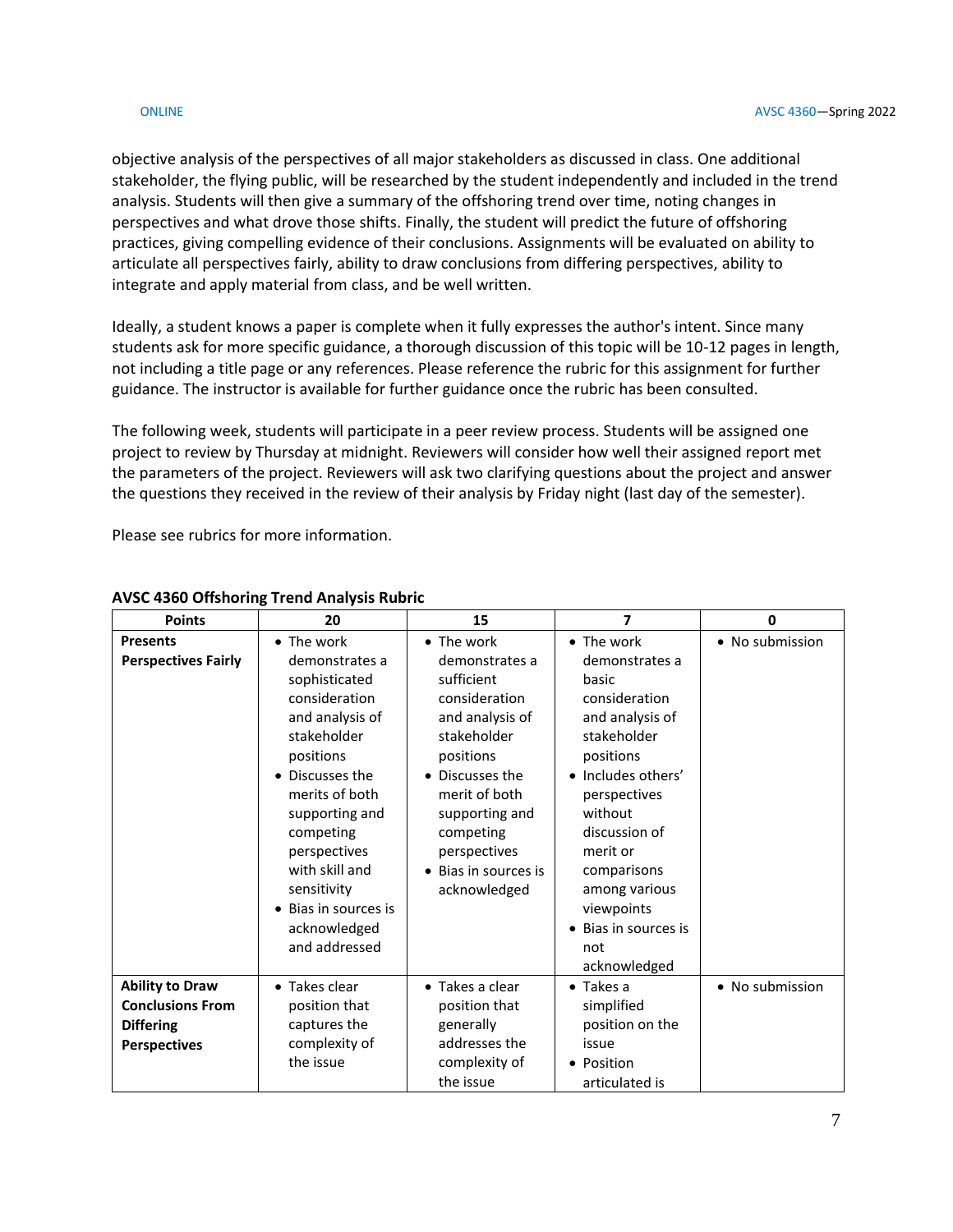|                           | • Supports<br>position with<br>sound, well-<br>articulated<br>arguments<br>• Acknowledges<br>limits of the<br>position | • Offers explicit<br>arguments to<br>support the<br>position<br>• Begins to<br>address the<br>limits of the<br>position | unoriginal or<br>incoherent<br>• Arguments<br>offered to<br>support position<br>are inconsistent<br>or flawed<br>• No discussion of<br>limits of position |                 |
|---------------------------|------------------------------------------------------------------------------------------------------------------------|-------------------------------------------------------------------------------------------------------------------------|-----------------------------------------------------------------------------------------------------------------------------------------------------------|-----------------|
| <b>Integrates and</b>     | • Various themes                                                                                                       | • Various themes                                                                                                        | • Less than 50% of                                                                                                                                        | • No submission |
| <b>Applies Material</b>   | and concepts                                                                                                           | and concepts                                                                                                            | the themes and                                                                                                                                            |                 |
| <b>From Class</b>         | throughout the                                                                                                         | throughout the                                                                                                          | concepts                                                                                                                                                  |                 |
|                           | assignment are<br>integrated and                                                                                       | assignment are<br>integrated and                                                                                        | throughout the<br>assignment are                                                                                                                          |                 |
|                           | incorporated to                                                                                                        | incorporated to                                                                                                         | integrated and                                                                                                                                            |                 |
|                           | form even                                                                                                              | form strong                                                                                                             | incorporated to                                                                                                                                           |                 |
|                           | stronger support                                                                                                       | support for the                                                                                                         | support the                                                                                                                                               |                 |
|                           | for the analysis                                                                                                       | analysis                                                                                                                | analysis                                                                                                                                                  |                 |
|                           | Individual                                                                                                             | Concepts                                                                                                                | • Concepts do not                                                                                                                                         |                 |
|                           | concepts are                                                                                                           | integrate                                                                                                               | seem to relate                                                                                                                                            |                 |
|                           | presented as part                                                                                                      | partially, but not                                                                                                      | into a common                                                                                                                                             |                 |
|                           | of a whole                                                                                                             | completely                                                                                                              | whole                                                                                                                                                     |                 |
| <b>Quality of Writing</b> | • Proper citing of                                                                                                     | <b>Follows APA</b>                                                                                                      | • Does not follow                                                                                                                                         | • No submission |
|                           | references and                                                                                                         | format with few                                                                                                         | <b>APA format</b>                                                                                                                                         |                 |
|                           | <b>APA Style</b>                                                                                                       | errors                                                                                                                  | • Many errors in                                                                                                                                          |                 |
|                           | • Proper sentence                                                                                                      | Few or no errors                                                                                                        | both mechanics                                                                                                                                            |                 |
|                           | structure,                                                                                                             | but sentence                                                                                                            | and sentence                                                                                                                                              |                 |
|                           | punctuation,                                                                                                           | structure could                                                                                                         | structure                                                                                                                                                 |                 |
|                           | and spelling                                                                                                           | be improved                                                                                                             | • Extremely                                                                                                                                               |                 |
|                           | • No editing or                                                                                                        | <b>Editing would</b>                                                                                                    | poorly written                                                                                                                                            |                 |
|                           | revision                                                                                                               | improve the                                                                                                             |                                                                                                                                                           |                 |
|                           | required                                                                                                               | assignment                                                                                                              |                                                                                                                                                           |                 |

## **AVSC 4360 Offshoring Trend Analysis Peer Review Rubric**

| <b>Points</b>                           | 10                                                                                                                                           |                                                                                                                                             | 5                                                                                                                                         | O                                 |
|-----------------------------------------|----------------------------------------------------------------------------------------------------------------------------------------------|---------------------------------------------------------------------------------------------------------------------------------------------|-------------------------------------------------------------------------------------------------------------------------------------------|-----------------------------------|
| <b>Quality of Peer</b><br><b>Review</b> | • Review is highly<br>useful<br>• Comments are<br>constructive and<br>professional<br>• Comments<br>demonstrate<br>superior<br>understanding | • Review is<br>generally useful<br>• Comments are<br>constructive<br>• Comments<br>demonstrate<br>understanding<br>of the subject<br>matter | • Peer review is<br>vague (Needs<br>more oomph)<br>• Comments are<br>not useful (I like<br>it)<br>• Comments are<br>destructive<br>and/or | • Did not<br>complete a<br>review |
|                                         | of the subject<br>matter                                                                                                                     |                                                                                                                                             | unprofessional<br>(this is terrible)                                                                                                      |                                   |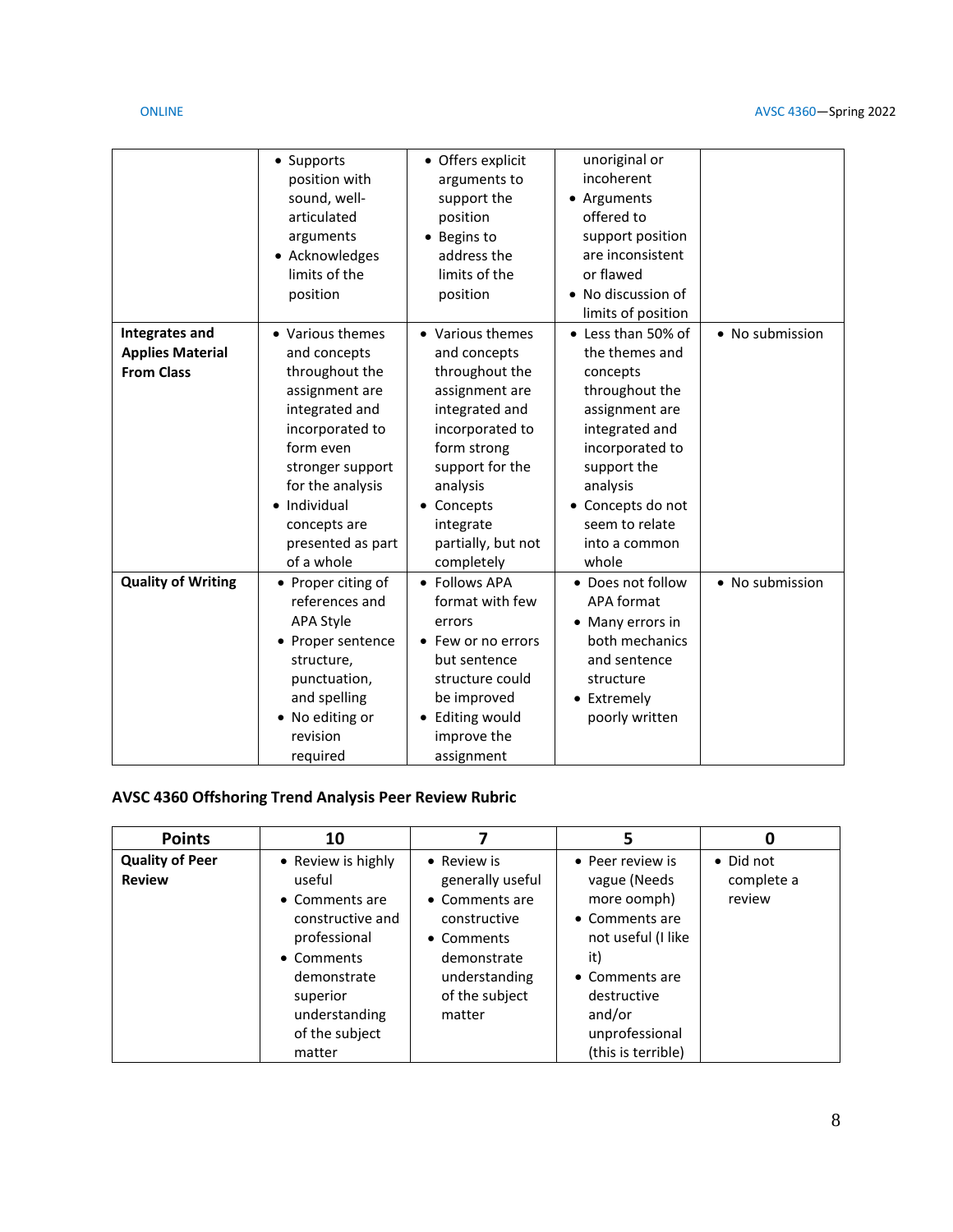#### ONLINE AVSC 4360—Spring 2022

| <b>Quality of</b><br><b>Questions and</b><br><b>Answers</b> | • Questions draw<br>out further<br>reflection in<br>order to be<br>answered<br>• Answers<br>demonstrate<br>mastery of the | • Questions<br>require a<br>thoughtful<br>answer<br>• Answers<br>demonstrate<br>comprehension<br>of the subject | • Questions only<br>require a simple<br>answer<br>• Answers are<br>brief, vague, or<br>confusing | • No questions<br>asked<br>• No questions<br>answered |
|-------------------------------------------------------------|---------------------------------------------------------------------------------------------------------------------------|-----------------------------------------------------------------------------------------------------------------|--------------------------------------------------------------------------------------------------|-------------------------------------------------------|
|                                                             | subject matter                                                                                                            | matter                                                                                                          |                                                                                                  |                                                       |

## **Posting of Grades**

All student grades will be posted on the Canvas Grade book and students should monitor their grading status through this tool. I will attempt to post grades for all assignments and discussions within one week after the due date, unless I let you know otherwise. Grades on exams will be available immediately (unless essays must be graded as well).

### **Grading Policies**

**Individual Performance:** It is vital that you are active in the course and complete all work in a professional fashion. One of the biggest issues with student success in online courses is simply not submitting work on time. You are expected to read the chapters as assigned in the syllabus as well as read or view any supplemental resources that may be found in the Module content folders for that period.

**Quality Work:** All work submitted for grading shall be of upper level quality: Depth of analysis, grammatical structure, etc. **Your work will be checked for plagiarism using online plagiarism assessment programs. Plagiarism will not be tolerated**.

**Identifying Submissions:** Submissions must clearly identify the student, course, and the title of the assignment (Last Name, Course Name, and Assignment) or (Smith GBK301 Essay1).

**Written Assignment Requirements:** Submissions will be in accordance with The Publication Manual of the American Psychological Association, 6th ed. All written work must be submitted utilizing Microsoft Word in either a .doc or .docx format. **Students whose assignment includes plagiarism will receive a 0 on the assignment and possible referral to Student Affairs**. However, I reserve the right to reduce the penalty if I believe plagiarism was unintentional or very minor in impact.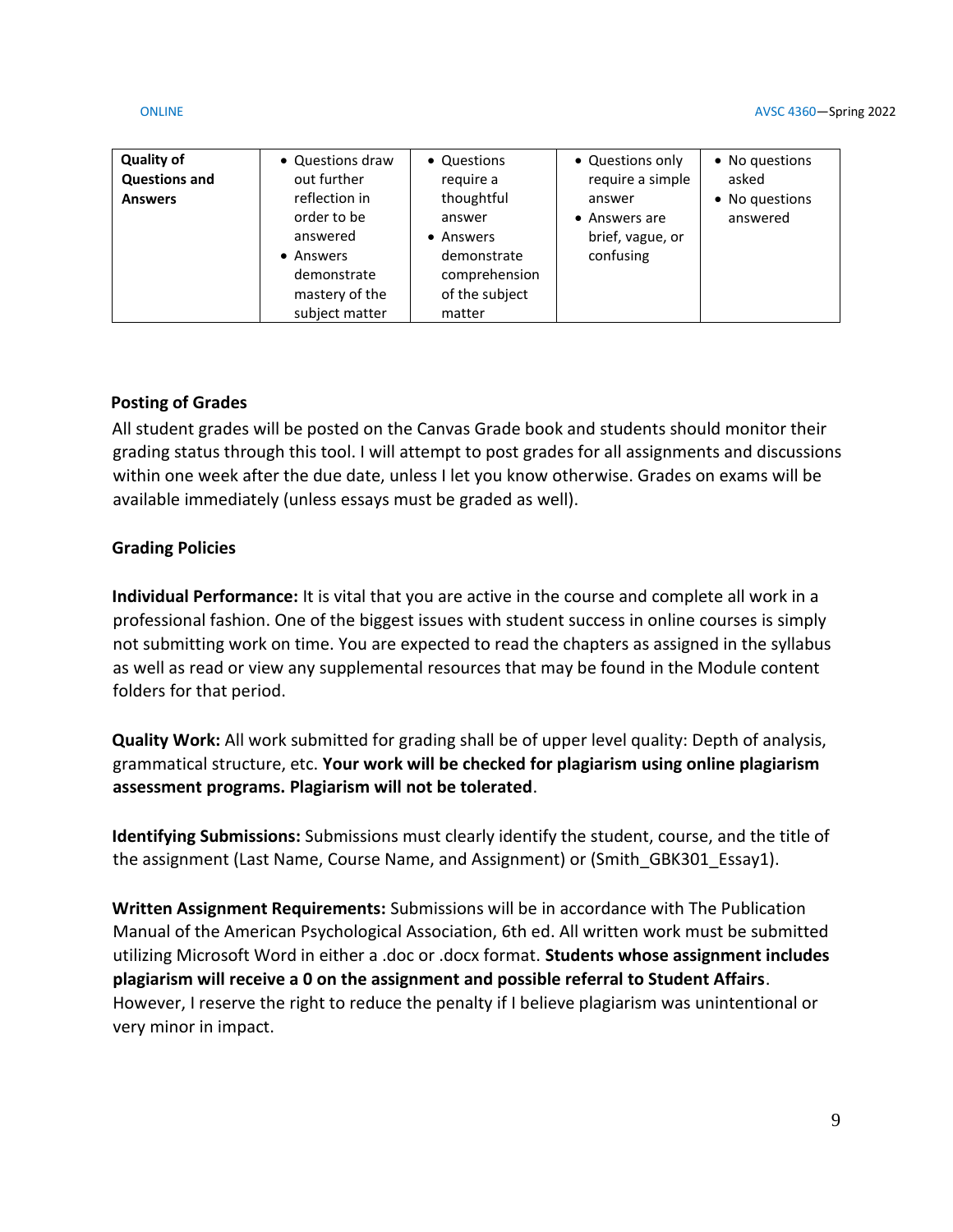**Due Dates and Late Submissions:** The assignment instructions and deadlines are clearly laid out in the syllabus. Though some assignments are fairly involved, you do not have more than one assignment due in any week. As such, it is expected that all work will be submitted on time, as timeliness is an important aspect of professional communications and behavior. If you encounter an issue, please let me know as soon as possible. It is much easier to discuss issues before due dates rather than after. Late work is not accepted.

**Changes to Syllabus:** This syllabus serves as an instructional and study planning document. Although every effort will be made to maintain the schedule and activities presented herein, it may become necessary during the course of the semester to make changes to the syllabus. In such events, changes will be announced and students will receive written notice as soon as possible.

# **COURSE OUTLINE AND CALENDAR**

## **Week 1**

- Assigned Text Book Reading Leadership Chapter 16 (pp. 433-440)
- BIG IDEA Dimensions of Culture
- Discussion Post Which dimension of culture do you strongly identify with? Which dimension do you relate to the least? Why?

## **Week 2**

- Assigned Text Book Reading Leadership Chapter 15
- BIG IDEA Gender and the Glass Labyrinth
- Discussion Post The Gender-Leader Implicit Association Test (pp. 420-423)

## **Week 3**

- Assigned Text Book Reading Leadership Chapter 16 (pp. 440-470)
- BIG IDEA Cultural Cluster Characteristics
- Discussion Post Dimensions of Culture Questionnaire (pp. 464-468)

## **Week 4**

- Assigned Handout Reading Aviation Maintenance in Multicultural Settings
- BIG IDEA What is AMT Culture?
- Cultural Case Study Due (Thursday, with multiple commentaries by Sunday)

## **Week 5**

- Assigned Handout Readings Selections on FAA, ICAO, EASA, CAA
- BIG IDEA Overview of Global Aviation Regulatory and Policy Organizations
- Quiz #1 (Weeks 1-4)

## **Week 6**

• Assigned Handout Readings – The ICAO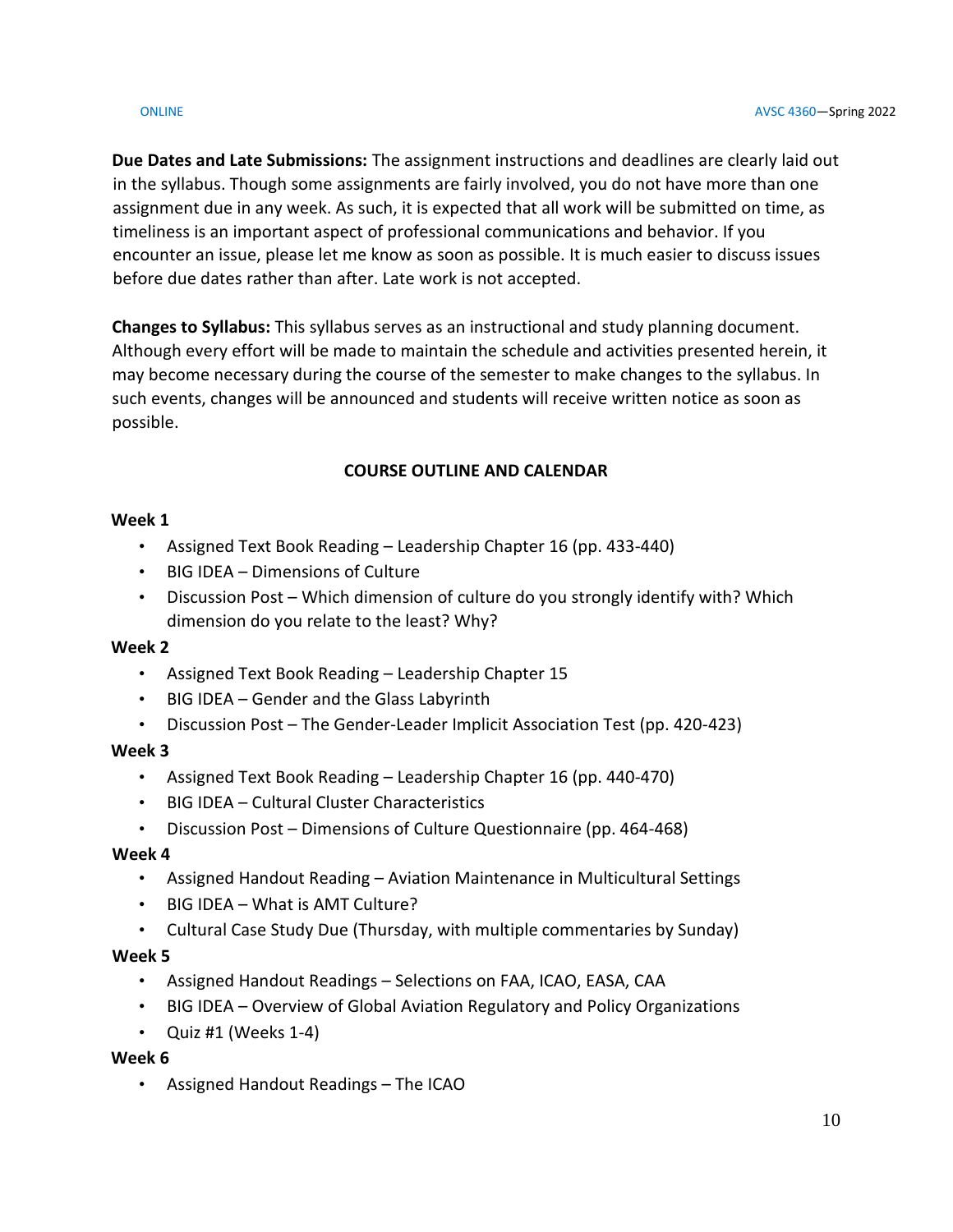- BIG IDEA History and Mission of the International Civil Aviation Organization
- Discussion Post How does ICAO Annex 6, Chapter 8 influence our profession?

#### **Week 7**

- Assigned Handout Readings CAAs
- BIG IDEA Civil Aviation Authorities
- Discussion Post Select a country an established Civilian Aviation Authority (other than the UK, the USA, China, or the EU) for your CAA Report project. Discuss why you selected that country and answer the questions in the assignment in preparation for your project: In the comments phase, ask relevant questions about two other countries that were selected.

### **Week 8**

- Assigned Handout Readings EASA
- BIG IDEA History and Mission of the European Union Aviation Safety Agency
- Discussion Post What advantages does the EASA Certification system offer over the AMT? Disadvantages?

#### **Week 9**

- Assigned Handout Readings Aviation Maintenance in China
- BIG IDEA Current and Future Opportunities in China
- Discussion Post From what you are learning in this course, how would you prepare to work on a 24 month duty in China?
- CAA Report Due Sunday Night

### **Week 10**

- Assigned Handout Readings Globalization and the Outsourcing Story
- BIG IDEA Outsourcing of US Maintenance is an Important Part of the Global Story in Aviation
- Discussion Post What experience do you have with outsourcing? How has it affected your career?
- Quiz #2 (Weeks 5-9)

### **Week 11**

- Assigned Handout Readings The Industry Perspective
- BIG IDEA Understanding industry's motivations
- Discussion Post Illustrate Industry's motivations for offshoring

### **Week 12**

- Assigned Handout Readings The Legislative Perspective
- BIG IDEA Understanding how Congress supports and monitors offshoring
- Discussion Post Summarize key legislation that cleared the way for offshoring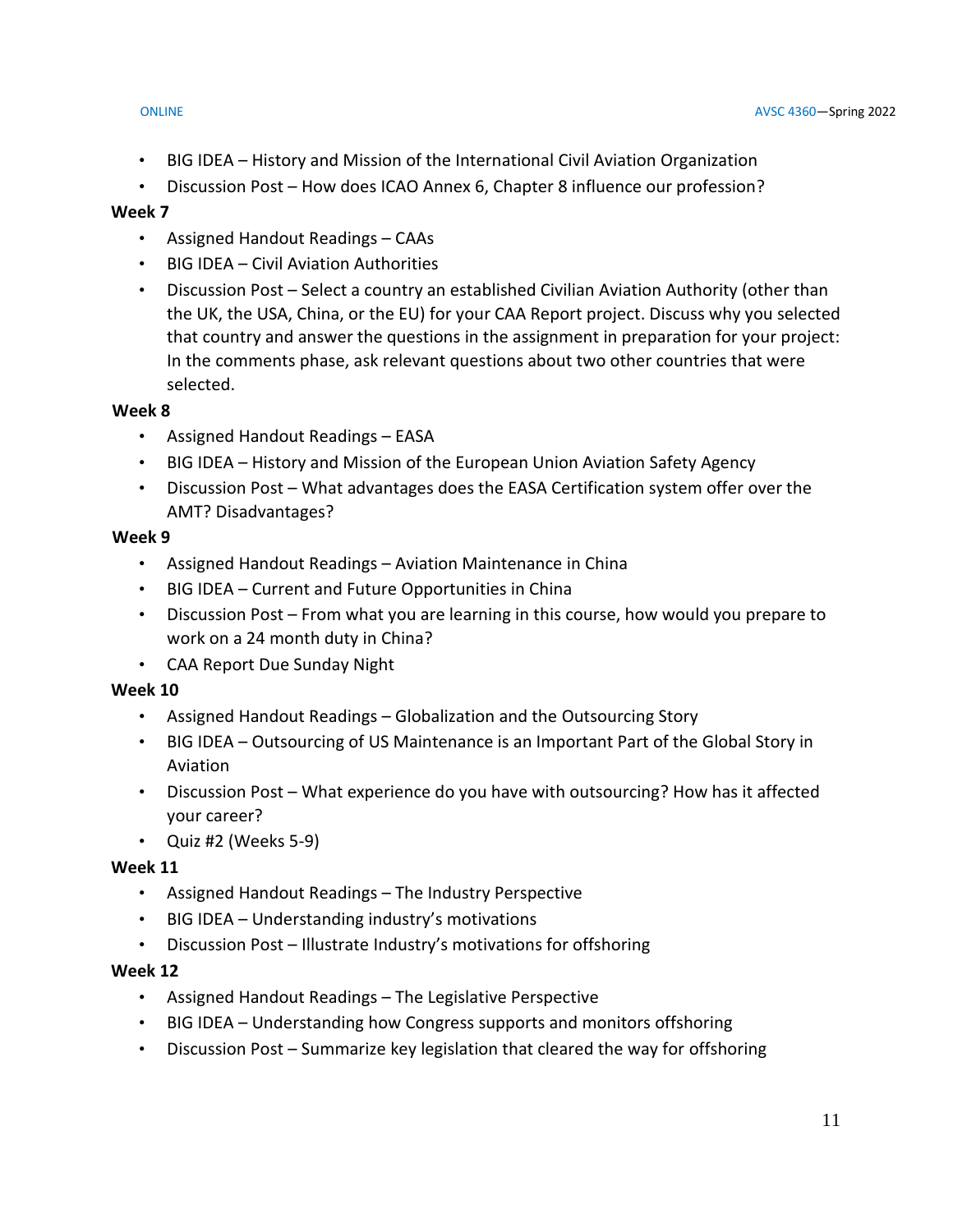## **Week 13**

- Assigned Handout Readings The Labor Perspective
- BIG IDEA Understanding Labor's reaction to offshoring
- Discussion Post Devise talking-points for defending your position on offshoring

## **Week 14**

- Assigned Handout Readings DOT and NTSB Findings
- BIG IDEA The DOT and NTSB have a lot to say about offshoring
- Discussion Post Why is data more compelling than an opinion?

## **Week 15**

- Assigned Handout Readings NONE
- BIG IDEA What do you think is the future of Offshoring?
- Offshoring Trend Analysis Due Sunday Night

## **Week 16**

- Assigned Handout Readings NONE
- Peer Review of Trend Analyses
- Quiz #3 (Weeks 10-14)

### **Important University Dates**

<https://www.tamuct.edu/registrar/academic-calendar.html>

### TECHNOLOGY REQUIREMENTS AND SUPPORT

### **Technology Requirements**

This course will use the A&M-Central Texas Instructure Canvas learning management system. **We strongly recommend the latest versions of Chrome or Firefox browsers. Canvas no longer supports any version of Internet Explorer.**

Logon to A&M-Central Texas Canvas [https://tamuct.instructure.com/] or access Canvas through the TAMUCT Online link in myCT [https://tamuct.onecampus.com/]. You will log in through our Microsoft portal.

Username: Your MyCT email address. Password: Your MyCT password

### **Canvas Support**

Use the Canvas Help link, located at the bottom of the left-hand menu, for issues with Canvas. You can select "Chat with Canvas Support," submit a support request through "Report a Problem," or call the Canvas support line: 1-844-757-0953.

For issues related to course content and requirements, contact your instructor.

### **Online Proctored Testing**

A&M-Central Texas uses Proctorio for online identity verification and proctored testing. This service is provided at no direct cost to students. If the course requires identity verification or proctored testing,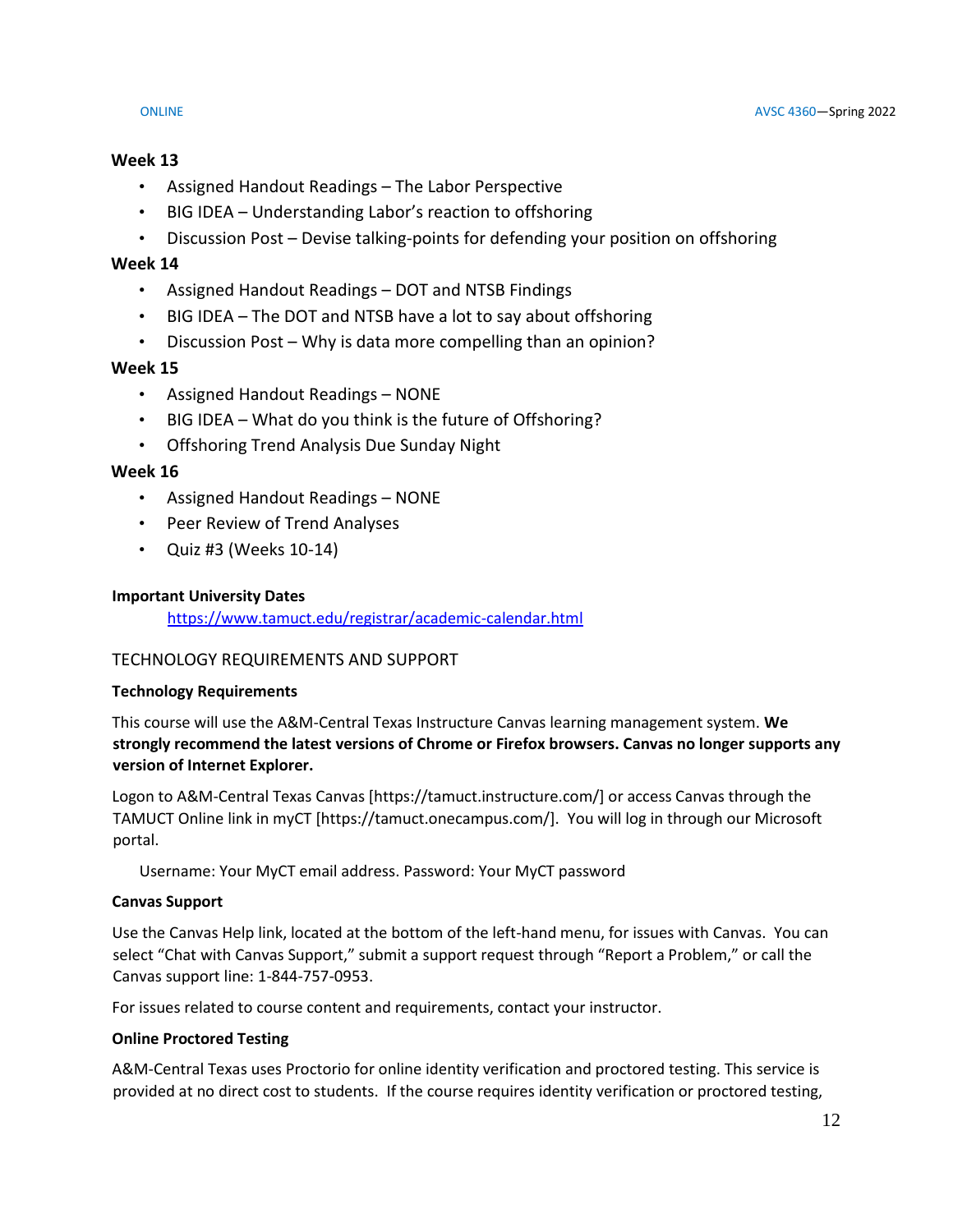the technology requirements are: Any computer meeting the minimum computing requirements, plus web camera, speaker, and microphone (or headset). Proctorio also requires the Chrome web browser with their custom plug in.

## Other Technology Support

For log-in problems, students should contact Help Desk Central, 24 hours a day, 7 days a week

Email[: helpdesk@tamu.edu](mailto:helpdesk@tamu.edu) Phone: (254) 519-5466 [Web Chat:](http://hdc.tamu.edu/) [http://hdc.tamu.edu] *Please let the support technician know you are an A&M-Central Texas student.*

## **UNIVERSITY RESOURCES, PROCEDURES, AND GUIDELINES**

Drop Policy

If you discover that you need to drop this class, you must complete the [Drop Request](https://dynamicforms.ngwebsolutions.com/casAuthentication.ashx?InstID=eaed95b9-f2be-45f3-a37d-46928168bc10&targetUrl=https%3A%2F%2Fdynamicforms.ngwebsolutions.com%2FSubmit%2FForm%2FStart%2F53b8369e-0502-4f36-be43-f02a4202f612) Dynamic Form through Warrior Web.

[https://dynamicforms.ngwebsolutions.com/casAuthentication.ashx?InstID=eaed95b9-f2be-45f3-a37d-

46928168bc10&targetUrl=https%3A%2F%2Fdynamicforms.ngwebsolutions.com%2FSubmit%2F Form%2FStart%2F53b8369e-0502-4f36-be43-f02a4202f612].

Faculty cannot drop students; this is always the responsibility of the student. The Registrar's Office will provide a deadline on the Academic Calendar for which the form must be completed. Once you submit the completed form to the Registrar's Office, you must go into Warrior Web and confirm that you are no longer enrolled. If you still show as enrolled, FOLLOW-UP with the Registrar's Office immediately. You are to attend class until the procedure is complete to avoid penalty for absence. Should you miss the drop deadline or fail to follow the procedure, you will receive an F in the course, which may affect your financial aid and/or VA educational benefits.

## Academic Integrity

Texas A&M University-Central Texas values the integrity of the academic enterprise and strives for the highest standards of academic conduct. A&M-Central Texas expects its students, faculty, and staff to support the adherence to high standards of personal and scholarly conduct to preserve the honor and integrity of the creative community. Any deviation by students from this expectation may result in a failing grade for the assignment and potentially a failing grade for the course. All academic misconduct concerns will be referred to the Office of Student Conduct. When in doubt on collaboration, citation, or any issue, please contact your instructor before taking a course of action.

For more [information](https://nam04.safelinks.protection.outlook.com/?url=https%3A%2F%2Fwww.tamuct.edu%2Fstudent-affairs%2Fstudent-conduct.html&data=04%7C01%7Clisa.bunkowski%40tamuct.edu%7Ccfb6e486f24745f53e1a08d910055cb2%7C9eed4e3000f744849ff193ad8005acec%7C0%7C0%7C637558437485252160%7CUnknown%7CTWFpbGZsb3d8eyJWIjoiMC4wLjAwMDAiLCJQIjoiV2luMzIiLCJBTiI6Ik1haWwiLCJXVCI6Mn0%3D%7C1000&sdata=yjftDEVHvLX%2FhM%2FcFU0B99krV1RgEWR%2BJ%2BhvtoR6TYk%3D&reserved=0) regarding the Student Conduct process, [https://www.tamuct.edu/student-affairs/student-conduct.html].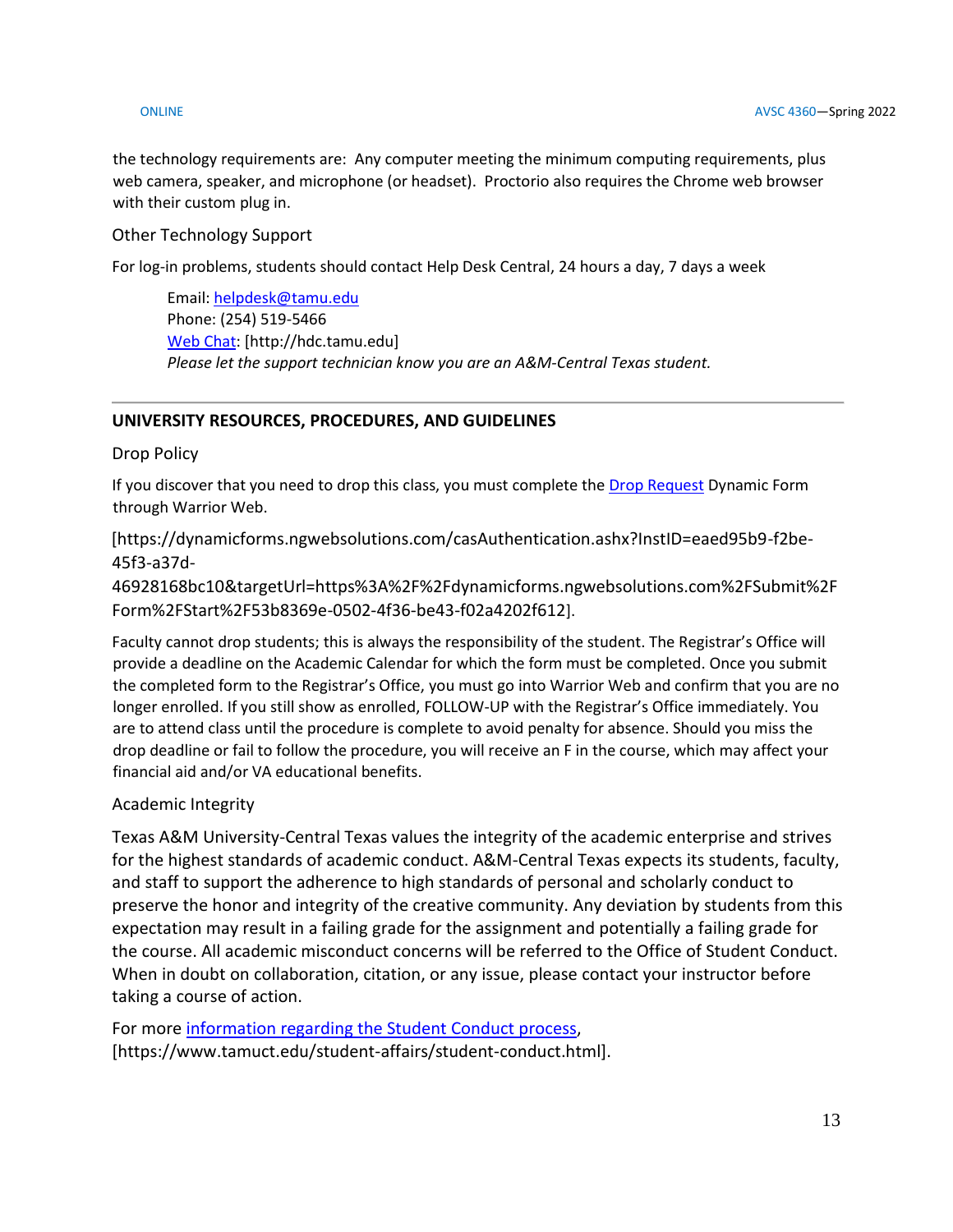If you know of potential honor violations by other students, you may [submit](https://nam04.safelinks.protection.outlook.com/?url=https%3A%2F%2Fcm.maxient.com%2Freportingform.php%3FTAMUCentralTexas%26layout_id%3D0&data=04%7C01%7Clisa.bunkowski%40tamuct.edu%7Ccfb6e486f24745f53e1a08d910055cb2%7C9eed4e3000f744849ff193ad8005acec%7C0%7C0%7C637558437485262157%7CUnknown%7CTWFpbGZsb3d8eyJWIjoiMC4wLjAwMDAiLCJQIjoiV2luMzIiLCJBTiI6Ik1haWwiLCJXVCI6Mn0%3D%7C1000&sdata=CXGkOa6uPDPX1IMZ87z3aZDq2n91xfHKu4MMS43Ejjk%3D&reserved=0) a report, [https://cm.maxient.com/reportingform.php?TAMUCentralTexas&layout\_id=0].

#### Academic Accommodations

At Texas A&M University-Central Texas, we value an inclusive learning environment where every student has an equal chance to succeed and has the right to a barrier-free education. The Warrior Center for Student Success, Equity and Inclusion is responsible for ensuring that students with a disability receive equal access to the university's programs, services and activities. If you believe you have a disability requiring reasonable accommodations, please contact the Office of Access and Inclusion, WH-212; or call (254) 501-5836. Any information you provide is private and confidential and will be treated as such.

For more information, please visit ou[r Access & Inclusion](https://tamuct.instructure.com/courses/717) Canvas page (log-in required) [https://tamuct.instructure.com/courses/717]

Important information for Pregnant and/or Parenting Students

Texas A&M University-Central Texas supports students who are pregnant and/or parenting. In accordance with requirements of Title IX and related guidance from US Department of Education's Office of Civil Rights, the Dean of Student Affairs' Office can assist students who are pregnant and/or parenting in seeking accommodations related to pregnancy and/or parenting. Students should seek out assistance as early in the pregnancy as possible. For more information, please visit [Student Affairs](https://www.tamuct.edu/student-affairs/pregnant-and-parenting-students.html) [https://www.tamuct.edu/student-affairs/pregnant-and-parenting-students.html]. Students may also

contact the institution's Title IX Coordinator. If you would like to read more about these [requirements](http://www2.ed.gov/about/offices/list/ocr/docs/pregnancy.pdf)  [and guidelines](http://www2.ed.gov/about/offices/list/ocr/docs/pregnancy.pdf) online, please visit the website

[http://www2.ed.gov/about/offices/list/ocr/docs/pregnancy.pdf].

Title IX of the Education Amendments Act of 1972 prohibits discrimination on the basis of sex and gender–including pregnancy, parenting, and all related conditions. A&M-Central Texas is able to provide flexible and individualized reasonable accommodation to pregnant and parenting students. All pregnant and parenting students should contact the Associate Dean in the Division of Student Affairs at (254) 501- 5909 to seek out assistance. Students may also contact the University's Title IX Coordinator.

### Tutoring

Tutoring is available to all A&M-Central Texas students, both virtually and in-person. Student success coaching is available online upon request.

If you have a question, are interested in becoming a tutor, or in need of success coaching contact the Warrior Center for Student Success, Equity and Inclusion at (254) 501-5836, visit the Warrior Center at 212 Warrior Hall, or by emailing [WarriorCenter@tamuct.edu.](mailto:WarriorCenter@tamuct.edu)

To schedule tutoring sessions and view tutor availability, please visit Tutor [Matching](https://tutormatchingservice.com/TAMUCT) [Services](https://tutormatchingservice.com/TAMUCT) [https://tutormatchingservice.com/TAMUCT] or visit the Tutoring Center in 111 Warrior Hall.

Chat live with a remote tutor 24/7 for almost any subject from on your computer! Tutor.com is an online tutoring platform that enables A&M-Central Texas students to log in and receive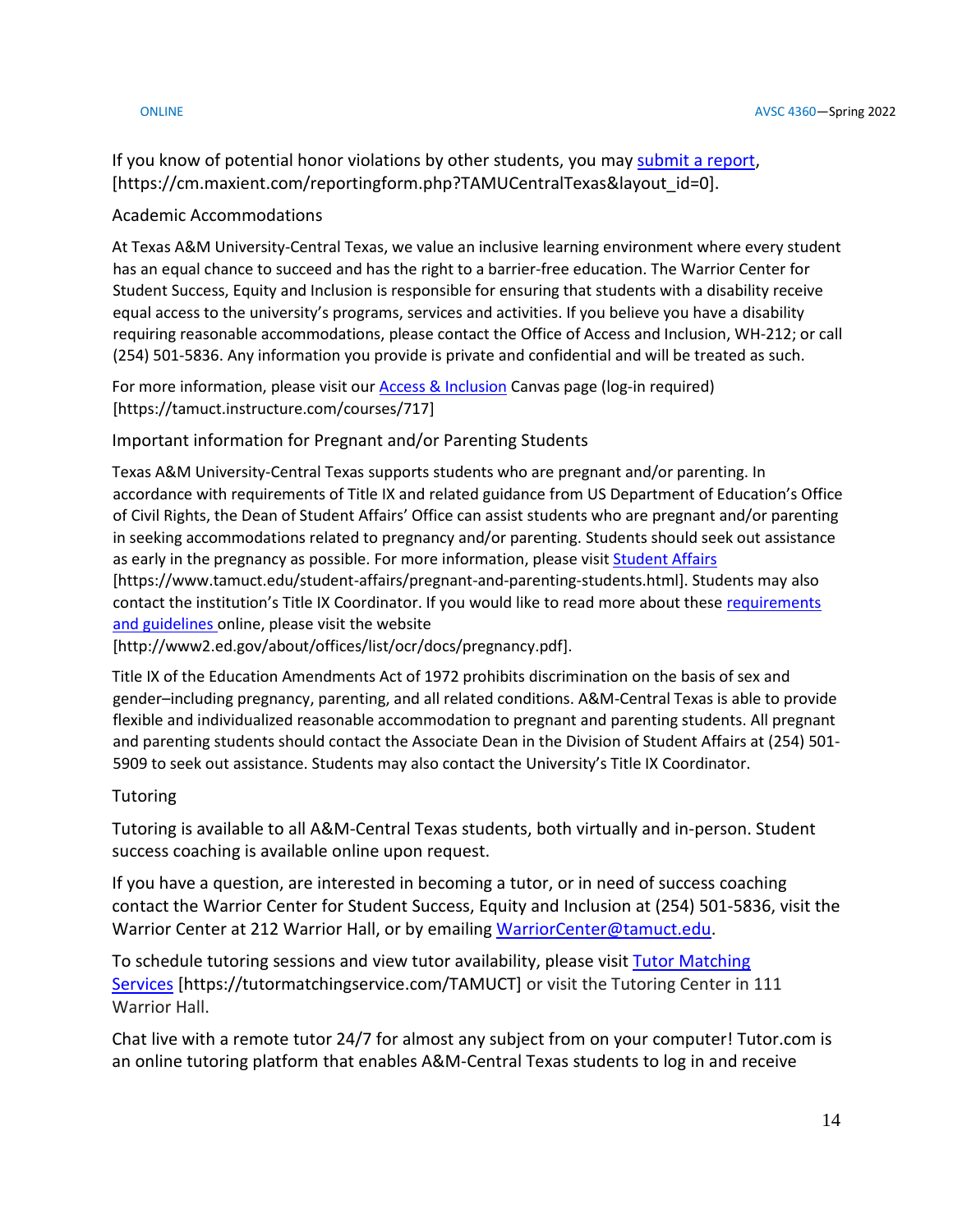online tutoring support at no additional cost. This tool provides tutoring in over 40 subject areas except writing support. Access Tutor.com through Canvas.

#### University Writing Center

University Writing Center: Located in Warrior Hall 416, the University Writing Center (UWC) at Texas A&M University–Central Texas (A&M–Central Texas) is a free service open to all A&M–Central Texas students. For the Spring 2022 semester, the hours of operation are from 10:00 a.m.-5:00 p.m. Monday thru Thursday in Warrior Hall 416 (with online tutoring available every hour as well) with satellite hours available online only Monday thru Thursday from 6:00-9:00 p.m. and Saturday 12:00-3:00 p.m.

Tutors are prepared to help writers of all levels and abilities at any stage of the writing process. While tutors will not write, edit, or grade papers, they will assist students in developing more effective composing practices. By providing a practice audience for students' ideas and writing, our tutors highlight the ways in which they read and interpret students' texts, offering guidance and support throughout the various stages of the writing process. In addition, students may work independently in the UWC by checking out a laptop that runs the Microsoft Office suite and connects to WIFI, or by consulting our resources on writing, including all of the relevant style guides. Whether you need help brainstorming ideas, organizing an essay, proofreading, understanding proper citation practices, or just want a quiet place to work, the UWC is here to help!

Students may arrange a one-to-one session with a trained and experienced writing tutor by making an appointment vi[a WCOnline](https://tamuct.mywconline.com/) [https://tamuct.mywconline.com/]. In addition, you can email Dr. Bruce Bowles Jr. at bruce.bowles@tamuct.edu if you have any questions about the UWC, need any assistance with scheduling, or would like to schedule a recurring appointment with your favorite tutor by making an appointment vi[a WCOnline](https://tamuct.mywconline.com/) [https://tamuct.mywconline.com/]. In addition, you can email Dr. Bruce Bowles Jr. at bruce.bowles@tamuct.edu if you have any questions about the UWC, need any assistance with scheduling, or would like to schedule a recurring appointment with your favorite tutor.

### University Library

The University Library provides many services in support of research across campus and at a distance. We offer over 200 electronic databases containing approximately 400,000 eBooks and 82,000 journals, in addition to the 96,000 items in our print collection, which can be mailed to students who live more than 50 miles from campus. Research guides for each subject taught at A&M-Central Texas are available through our website to help students navigate these resources. On campus, the library offers technology including cameras, laptops, microphones, webcams, and digital sound recorders.

Research assistance from a librarian is also available 24 hours a day through our online chat service, and at the reference desk when the library is open. Research sessions can be scheduled for more comprehensive assistance, and may take place virtually through WebEx, Microsoft Teams or in-person at the library. Schedule an [appointment](https://nam04.safelinks.protection.outlook.com/?url=https%3A%2F%2Ftamuct.libcal.com%2Fappointments%2F%3Fg%3D6956&data=04%7C01%7Clisa.bunkowski%40tamuct.edu%7Cde2c07d9f5804f09518008d9ab7ba6ff%7C9eed4e3000f744849ff193ad8005acec%7C0%7C0%7C637729369835011558%7CUnknown%7CTWFpbGZsb3d8eyJWIjoiMC4wLjAwMDAiLCJQIjoiV2luMzIiLCJBTiI6Ik1haWwiLCJXVCI6Mn0%3D%7C3000&sdata=KhtjgRSAw9aq%2FoBsB6wyu8b7PSuGN5EGPypzr3Ty2No%3D&reserved=0)

[here](https://nam04.safelinks.protection.outlook.com/?url=https%3A%2F%2Ftamuct.libcal.com%2Fappointments%2F%3Fg%3D6956&data=04%7C01%7Clisa.bunkowski%40tamuct.edu%7Cde2c07d9f5804f09518008d9ab7ba6ff%7C9eed4e3000f744849ff193ad8005acec%7C0%7C0%7C637729369835011558%7CUnknown%7CTWFpbGZsb3d8eyJWIjoiMC4wLjAwMDAiLCJQIjoiV2luMzIiLCJBTiI6Ik1haWwiLCJXVCI6Mn0%3D%7C3000&sdata=KhtjgRSAw9aq%2FoBsB6wyu8b7PSuGN5EGPypzr3Ty2No%3D&reserved=0) [https://tamuct.libcal.com/appointments/?g=6956]. Assistance may cover many topics,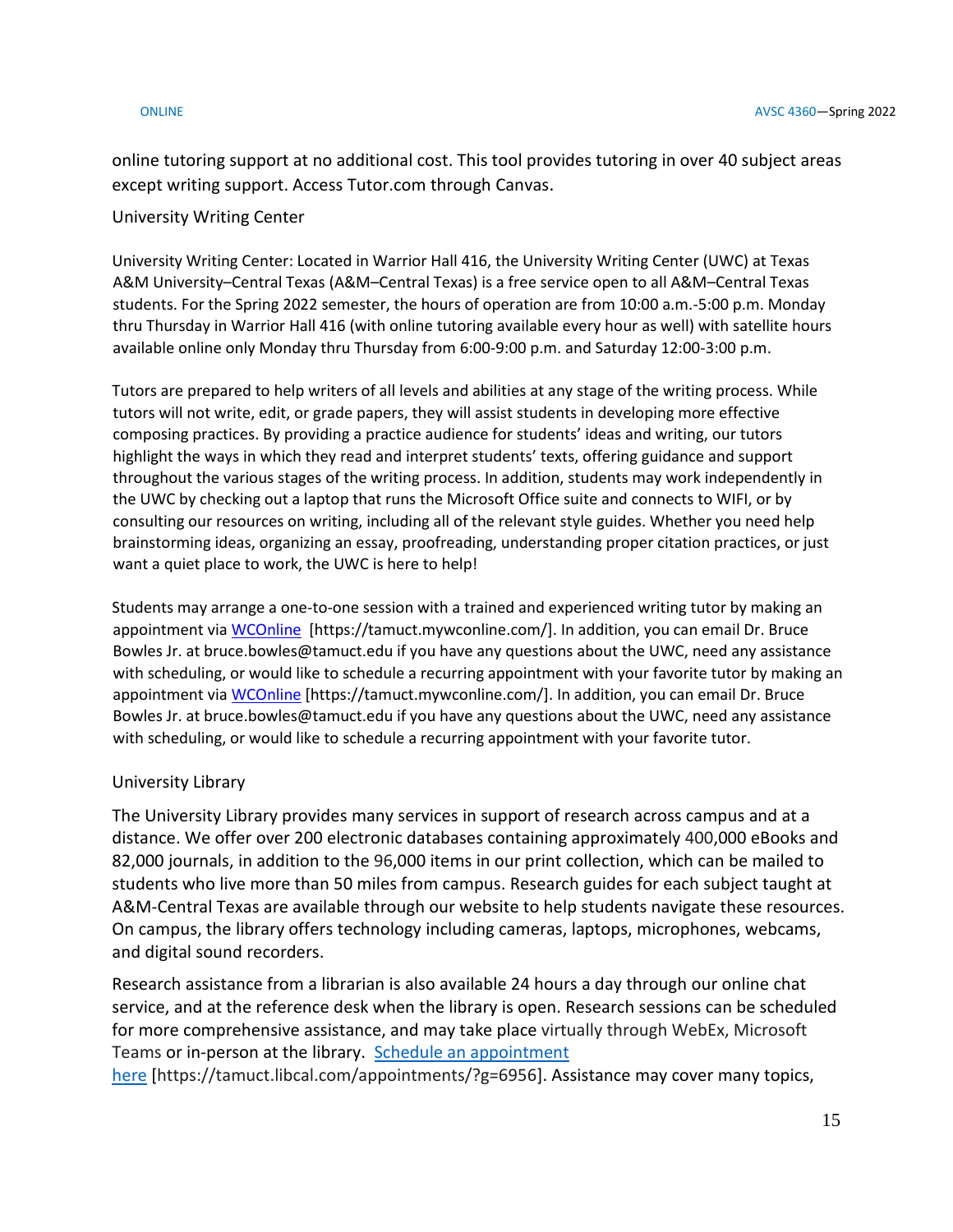including how to find articles in peer-reviewed journals, how to cite resources, and how to piece together research for written assignments.

Our 27,000-square-foot facility on the A&M-Central Texas main campus includes student lounges, private study rooms, group work spaces, computer labs, family areas suitable for all ages, and many other features. Services such as interlibrary loan, TexShare, binding, and laminating are available. The library frequently offers workshops, tours, readings, and other events. For more information, please visit our Library [website](https://nam04.safelinks.protection.outlook.com/?url=https%3A%2F%2Ftamuct.libguides.com%2Findex&data=04%7C01%7Clisa.bunkowski%40tamuct.edu%7C7d8489e8839a4915335f08d916f067f2%7C9eed4e3000f744849ff193ad8005acec%7C0%7C0%7C637566044056484222%7CUnknown%7CTWFpbGZsb3d8eyJWIjoiMC4wLjAwMDAiLCJQIjoiV2luMzIiLCJBTiI6Ik1haWwiLCJXVCI6Mn0%3D%7C1000&sdata=2R755V6rcIyedGrd4Os5rkgn1PvhHKU3kUV1vBKiHFo%3D&reserved=0) [http://tamuct.libguides.com/index].

## **OPTIONAL POLICY STATEMENTS**

### A Note about Sexual Violence at A&M-Central Texas

Sexual violence is a serious safety, social justice, and public health issue. The university offers support for anyone struggling with these issues. University faculty are mandated reporters, so if someone discloses that they were sexually assaulted (or a victim of Domestic/Dating Violence or Stalking) while a student at TAMUCT, faculty members are required to inform the Title IX Office. If you want to discuss any of these issues confidentially, you can do so through Student Wellness and Counseling (254-501-5955) located on the second floor of Warrior Hall (207L).

Sexual violence can occur on our campus because predators often feel emboldened, and victims often feel silenced or shamed. It is incumbent on ALL of us to find ways to actively create environments that tell predators we don't agree with their behaviors and tell survivors we will support them. Your actions matter. Don't be a bystander; be an agent of change. For additional information on campus policy and resources visit the [Title IX webpage](https://www.tamuct.edu/compliance/titleix.html) [\[https://www.tamuct.edu/compliance/titleix.html\]](https://www.tamuct.edu/compliance/titleix.html).

#### **Behavioral Intervention**

Texas A&M University-Central Texas cares about the safety, health, and well-being of its students, faculty, staff, and community. If you are aware of individuals for whom you have a concern, please make a referral to the Behavioral Intervention Team. Referring your concern shows you care. You can complete th[e referral](https://cm.maxient.com/reportingform.php?TAMUCentralTexas&layout_id=2) online

[https://cm.maxient.com/reportingform.php?TAMUCentralTexas&layout\_id=2].

Anonymous referrals are accepted. Please see th[e Behavioral Intervention Team](https://www.tamuct.edu/bit) website for more information [https://www.tamuct.edu/bit]. If a person's behavior poses an imminent threat to you or another, contact 911 or A&M-Central Texas University Police at 254-501-5805.

### **OTHER POLICIES**

### Copyright Notice

Students should assume that all course material is copyrighted by the respective author(s). Reproduction of course material is prohibited without consent by the author and/or course instructor. Violation of copyright is against the law and Texas A&M University-Central Texas' Code of Academic Honesty. All alleged violations will be reported to the Office of Student Conduct.